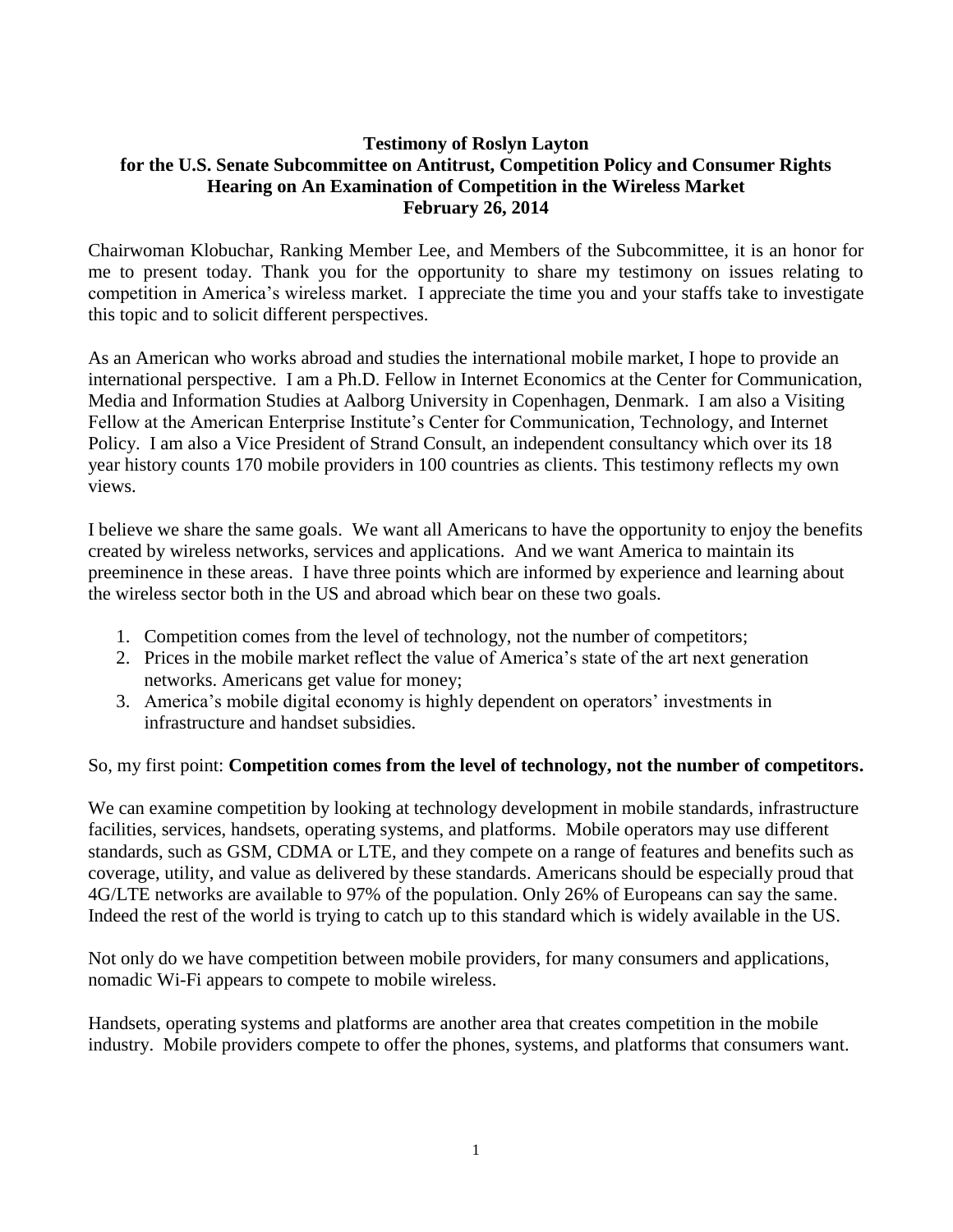We can also observe competition through the development in mobile services. Though mobile operators provide their customers a package of voice, data and SMS, consumers increasingly use their data subscriptions to access competing communication services such as Skype and Facebook Messenger—also called over the top or OTT services, because they exist on top of the network infrastructure and are not provided by network operators. An example in the news of late is Facebook's acquisition of WhatsApp for \$19 billion, which is by far the most popular of the OTT messaging services, with 450 million users.

Indeed at \$310 billion and \$175 billion, respectively, both Microsoft and Facebook have larger market caps that any mobile provider in America, including AT&T and Verizon. While \$19 billion is a staggering sum, as estimated by Informa and Analysis Mason, four times this amount is lost by the mobile industry worldwide every year as users switch to OTT services. This is a classic example of the innovator's dilemma and demonstrates that the bigger a mobile provider grows, so do the incentives for an upstart innovator to disrupt its revenues. This suggests that the market can better discipline the large players than any regulator.

So technology itself is a form of competition through standards, infrastructure facilities, software, and services. These innovations tend to flourish when market actors follow opportunity, not from government decree.

## This brings me to my second point: **Prices in the mobile market reflect the value of America's state of the art next generation networks. Americans get value for money.**

A number of studies demonstrate that the volume of Internet consumption in the US is one of the highest of the world. Americans use 5 times more voice and twice as much data than their European counterparts. Further, Americans tend to have faster connections and more advanced devices.

But a more important issue is that mandated low prices in Europe come at a high long term cost. Europeans are being shortchanged on the future because operators there can't afford to make investments in next generation networks, and furthermore, why should they want to? If you have a managed access regime, any investment you make means you have to share it with your competitors. It's not a system that creates an incentive for competition in infrastructure. So in practice in Europe, you may have one mobile network being shared by 20 or more resellers. This is not the way to go if America wants to lead in the development of next generation mobile networks.

Looking at prices and value over time shows how things consistently improve in America's mobile market. Compared to 30 years ago, the value of mobile experience today with improvement in phones, speeds, data and price has improved by a factor of 6 million. To get the equivalent of the iPhone twenty years ago, would have cost you \$3.5 million. Only ten years ago it took about a week and \$1200 to download the equivalent of a CD of music. Today that service is standard in many mobile subscriptions.

I want to make a special point for the Chairwoman because I know that she cares about mobile services being affordable and available for everyone. In my home state of Florida we have many Minnesotans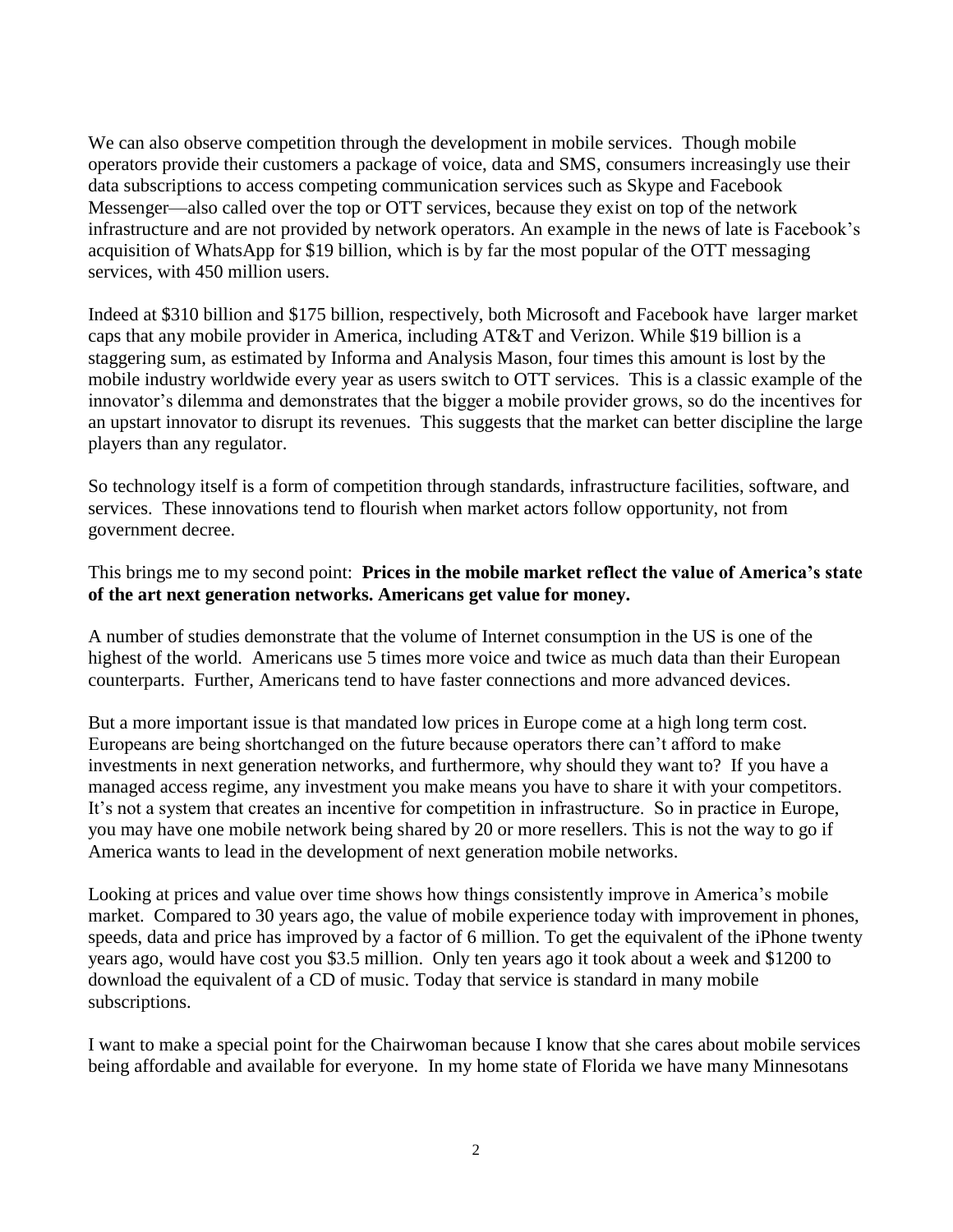who come for the winter, and my own parents who are seniors, sometimes struggle with mobile technology that is evolving faster than they can keep up with it.

The marketplace has a mobile product that suits every budget. But we can do a better job to help seniors adopt mobile technologies. This is something that has happens at community centers, libraries, churches, and homes. In the best scenario, grandchildren will teach grandparents about mobile technologies. In fact, some of the people who can benefit most from mobile technologies are seniors, who use phones and tablets to play bridge, share family pictures on Facebook, and check health information. Technology adoption is a social, not an economic, process.

The other thing we can do to improve the availability of mobile is to remove the barriers at the local level for deploying mobile infrastructure. This is a problem in the US and around the world which I have studied in detail. And whether by design or accident, municipalities often hinder the deployment of mobile infrastructure. They may insist on exorbitant rents; they may require unreasonable conditions and fees; they may oppose masts and towers for a variety of reasons. Similarly private property owners who may have land or buildings where mobile infrastructure needs to be deployed, often exploit the process as a way to enrich themselves. I have found in certain markets, that rents paid by mobile providers are often 4 times higher than the market rate. If we want to ensure that all of America's rural areas have sufficient mobile infrastructure, then we need to remove these barriers and standardize the process for rolling out mobile infrastructure. The Federal Communication Commission has launched a process to do this, and my company Strand Consult has participated with its knowledge about this topic.

Realizing the benefits of wireless in our society requires a collective effort. It's not just the responsibility of the carriers. We have to ensure that the conditions are right so that infrastructure is deployed and that everyone has the education they need to take advantage of wireless services. When we take care of these two things, the existing mobile products and services can serve the many needs at fair prices.

## Now I come to my final point, **America's mobile economy is highly depending on operators' investments in infrastructure and handset subsidies.**

While mobile operators and OTT providers compete, they are highly dependent on each other. This is what's called co-opetition, a portmanteau of the words competition and cooperation. As these companies grow, innovate, and serve an increasingly global user base, they need to be increasingly capitalized.

In 2012, according to the Progressive Policy Institute, AT&T and Verizon were the top two U.S. firms in terms of capital investment, investing nearly \$35 billion between them. Along with other fixed and wireless providers, some \$75 billion was invested in the US economy in networks. This is twice the rate per capita as providers invest in Europe. This investment has been ongoing in the US, even though the financial crisis. It not only drives jobs, it fuels the mobile ecosystem with valuable infrastructure and ensures that companies such as Facebook reach their users in every more innovative ways.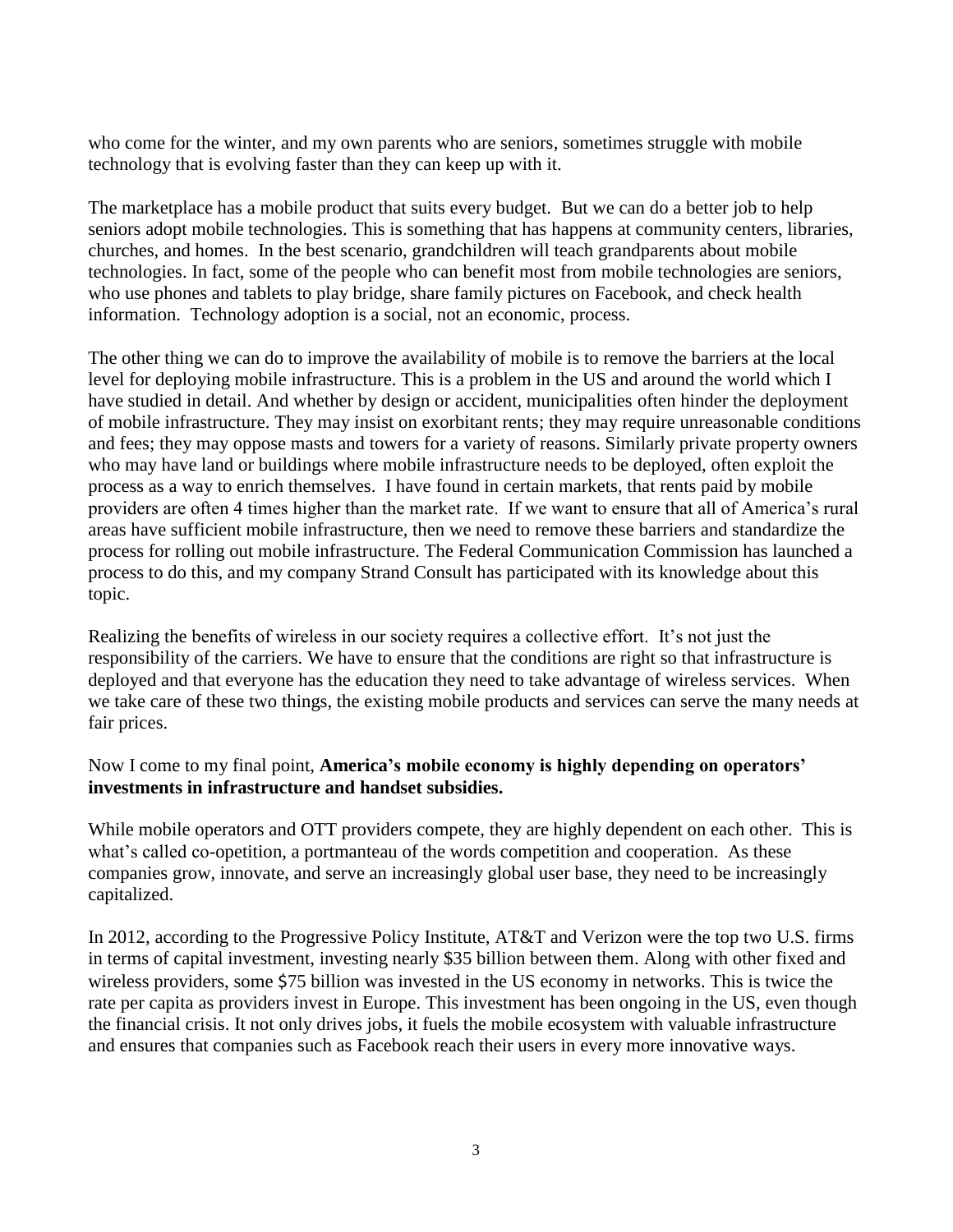But let's be clear. To make investments of this magnitude requires economies of scale. While it's a quaint idea of having dozens of little mobile providers, it's inefficient and it doesn't create scale required to compete in the global economy. It was a European notion, tried and failed, and now even EU leaders themselves have admitted doesn't work. The situation is so bad in Europe that operators now invest outside of Europe; it's the only way they can earn any profits.

American mobile operators also play an important role by subsidizing the cost of popular handsets. In 2007 AT&T and Apple made an exclusive deal to launch the iPhone. As most consumers would not pay \$700 outright for a phone, AT&T subsidized the handset to get consumers to adopt the device. Today it's available across the board. It's hard to overestimate the impact of the iPhone in the imagination of its users and how it has stimulated the development of mobile applications. To the extent that Apple is a rich company today, much of its success can be attributed to a wealth transfer from mobile operators to Apple in the form of device subsidies.

By investing in in next generation networks and subsidizing handsets, mobile operators have created the foundation for a larger mobile ecosystem to flourish. Mobile is changing the way we do everything from commerce to transportation to health to education—even government. In fact, it's the OTT providers that benefit even more from the network investments than mobile operators.

As I mentioned in my editorial in *Roll Call* on February 25 the silos defined in America's Communications Act from 1934 no longer reflect reality. We can see with the emergence of over the top technologies, the communications are more diverse, and our legal framework for regulating communications and ensuring consumer protection needs an update.

While the telecom industry is in ruins from its earlier glory in Europe, the Internet industry never got off the ground in the first place. The barriers for the development of the broadband market have also hindered the development of Europe's Internet industry. Of the world's 25 top Internet companies, 15 come from the US, just 1 comes from the EU. This means that Europeans use American-made operating systems, American-made search engines, American-made social networks, and Americanmade mobile apps such as WhatsApp, now Facebook.

With 28 nations, 17 languages and 11 currencies, the EU may never be able to create the true single market enjoyed by the US today. In fact America's greatest asset as we enter the wireless future is something we must credit our forebears: our large federal country with a common language and currency, and to policy decisions that have ensured that Internet access remains a national market. This feature allows not only mobile providers to get scale, but all the startup mobile applications that piggyback on top of those networks.

As we meet today here in Washington, 70,000 mobile professionals gather in Barcelona for the Mobile World Congress. They want to know how to get the success that America enjoys in mobile today, but they will also talk about the future of the web---which is mobile. The new battleground is next generation mobile for developing countries, and we want to ensure that those countries use our American made mobile products and services. In fact, America's digital goods and service sent abroad, over \$350 billion annually, are our third largest category of exports.